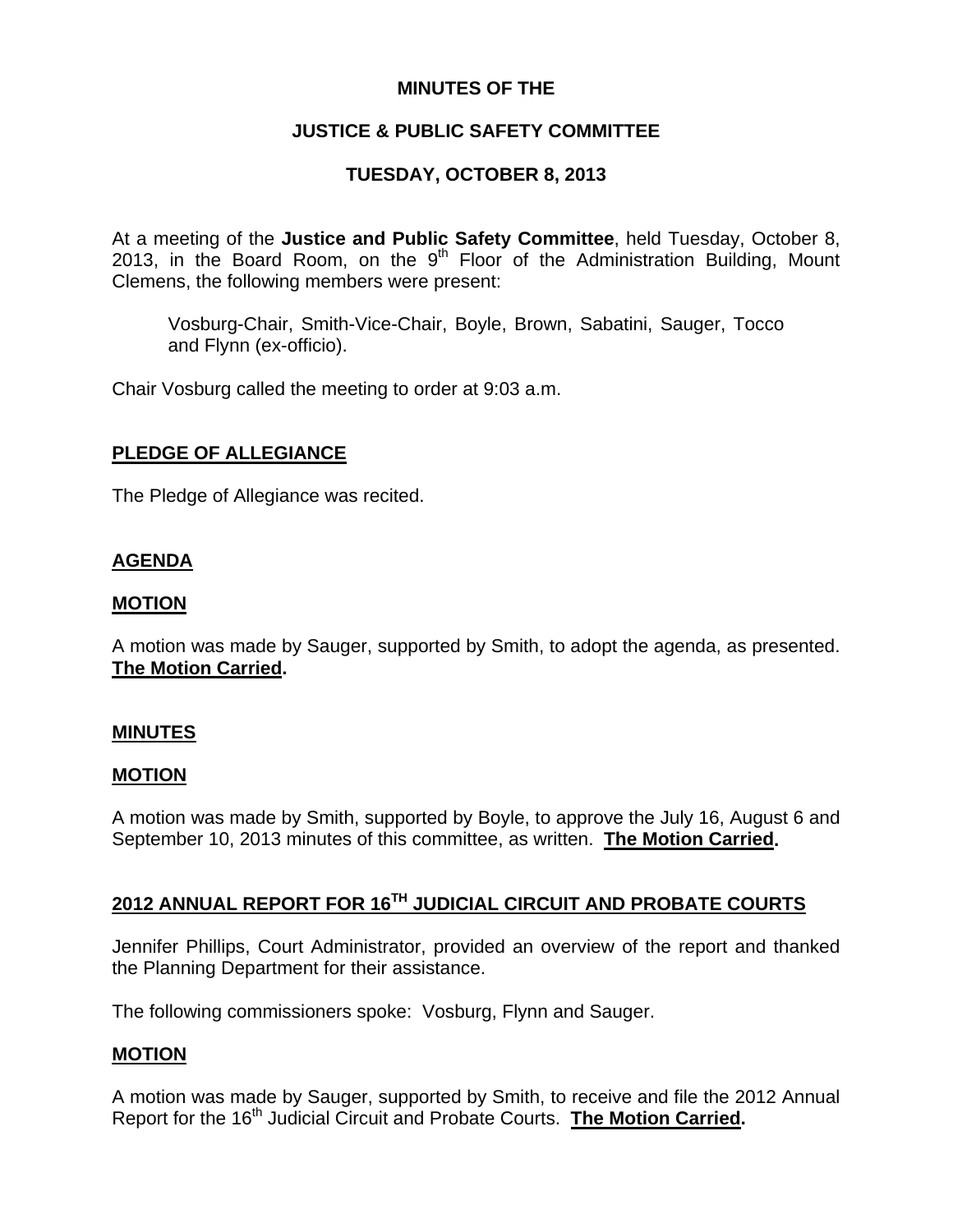## **UPDATE ON THE MICHIGAN STATE POLICE/LT. MICHAEL SHAW**

Lt. Michael Shaw, Michigan State Police 2nd District Public Information Officer, addressed the committee about services and activities of the State Police in, around and pertaining to Macomb County.

The following commissioners spoke: Vosburg and Sabatini.

#### **MOTION**

A motion was made by Boyle, supported by Sauger, to receive and file the update on the Michigan State Police. **The Motion Carried.** 

#### **INMATE HEALTH CARE SERVICES MANAGEMENT AGREEMENT/SHERIFF**

Michelle Sanborn, Jail Administrator, gave an overview of the agreement.

#### **MOTION**

A motion was made by Sabatini, supported by Brown, to forward to the Finance Committee a recommendation to approve an extension of the Inmate Health Care Services Management Agreement including CPI increase of 3.3 percent (\$19,337.04) to Management Fee per Section 3.0.

The following commissioner spoke: Brown.

Chair Vosburg called for a vote on the motion and **The Motion Carried.** 

#### **CONTRACT WITH SOUND COUNSELING/JUVENILE JUSTICE CENTER**

Rhonda Westphal, Director of the Juvenile Justice Center, highlighted the contract.

#### **MOTION**

A motion was made by Smith, supported by Sauger, to forward to the Finance Committee a recommendation to approve a three year contract with Sound Counseling, in the amount of \$739,400, to provide professional counseling services for the residential treatment programs operated by the Macomb County Juvenile Justice Center.

The following commissioners spoke: Tocco, Sabatini, Sauger, Brown, Flynn, Vosburg and Boyle.

#### **MOTION**

A motion was made by Tocco, supported by Sabatini, to refer this contract to the Finance Committee to receive additional information. **The Motion Carried**.